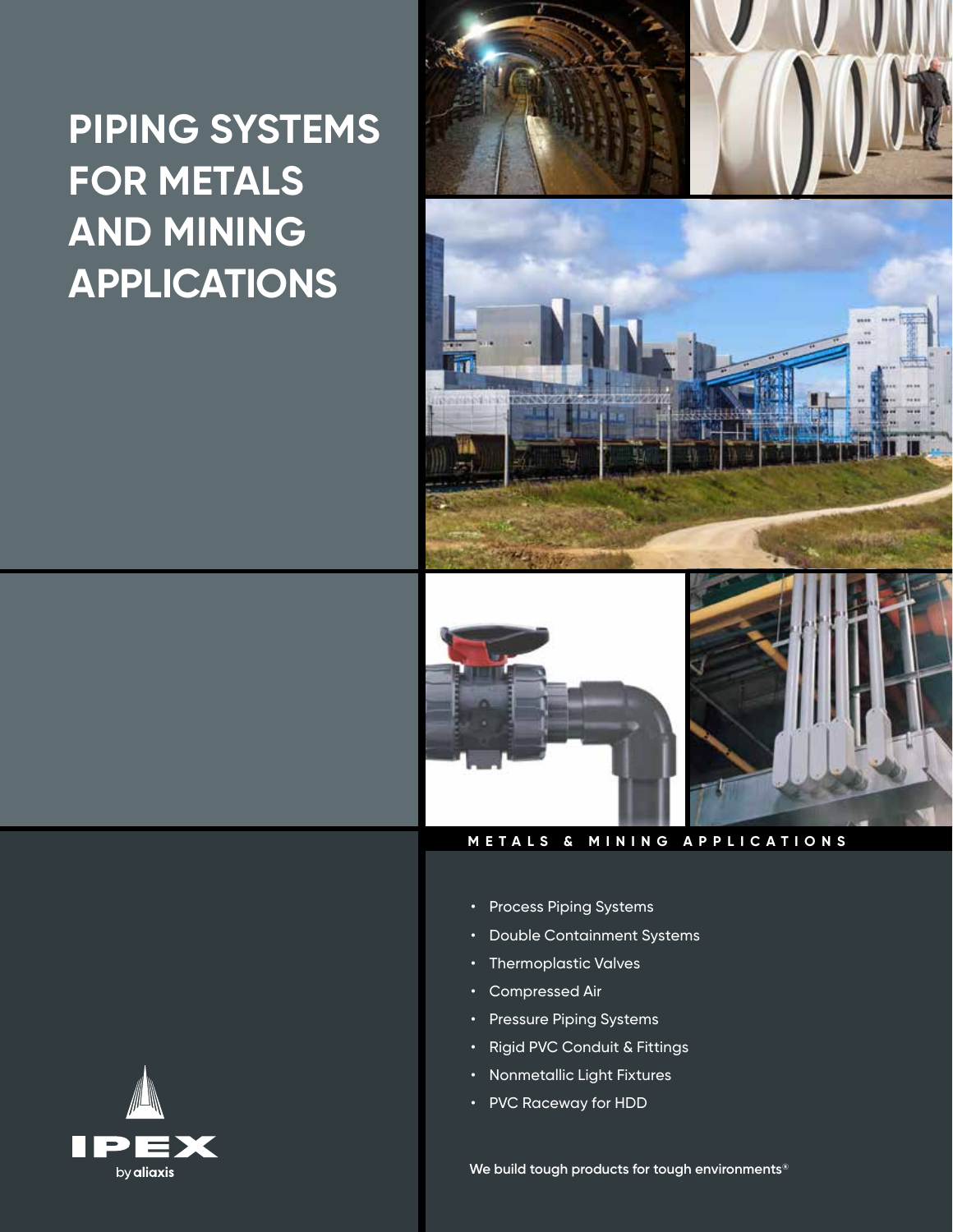

# **IPEX Integrated Thermoplastic Solutions**

As one of the world's leading suppliers of thermoplastic piping products; IPEX offers a comprehensive range of integrated solutions to meet the needs of metals and mining applications.

The IPEX system consisting of Pipe, Valves, and Fittings (PVF) ensures uniform performance throughout mining facilities.

- **•** Noncorroding properties ensure long-term performance coupled with low maintenance costs
- **•** Lightweight thermoplastics are cost effective and easy to install
- **•** Ease of installation and repair of systems makes IPEX the supplier of choice amongst maintenance personnel
- **•** Available through an extensive network of local distributors
- **•** Local sales representation provides support where and when you need it
- **•** Onsite training, prior to installation, ensures systems are installed without issue
- **•** Responsive product support is provided by our team of applications engineers, material scientists, technical sales representatives and chemists.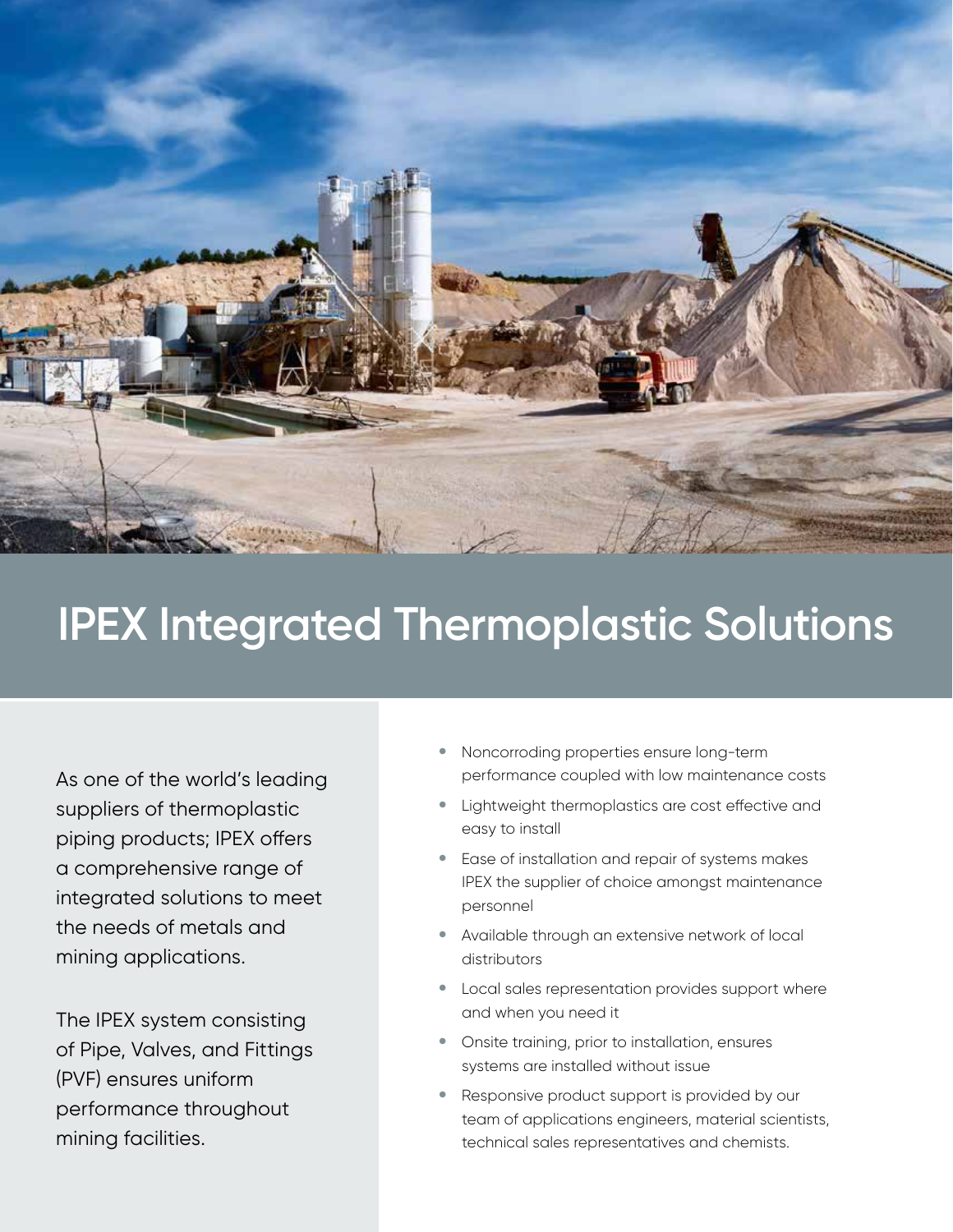# **Piping Systems for Metals & Mining Applications**

### Process Piping Systems

- Xirtec® PVC Schedule 40 & 80 PVC
- Xirtec® CPVC Schedule 40 & 80 CPVC
- Clear-Guard™ High Pressure Clear PVC Pipe
- Enpure<sup>™</sup> High-Purity Polypropylene
- $\cdot$  Duraplus<sup>™</sup> Industrial ABS
- Ventilation Duct PVC & CPVC

### Compressed Air

- Duratec® Composite Airline
- $\cdot$  Duraplus<sup> $M$ </sup> ABS Airline (only available in the U.S.)

### Double Containment Systems

- Guardian™ PVC & CPVC
- Encase™ Acid Waste Polypropylene
- CustomGuard® Custom-designed & Fabricated Systems
- Clear-Guard™ Clear PVC
- Centra-Guard<sup>™</sup> Electronic Low Point leak Detection

### Thermoplastic Valves

- Ball Valves
- Diaphragm Valves
- Check & Vent Valves

• Butterfly Valves

• Specialty Valves • Valve Actuation



### Pressure Piping Systems

- Bionax® PVCO Pipe (CIOD)
- 
- Blue Brute® PVC Pipe (CIOD)
- Blue Brute® PVC Fittings (CIOD)
- IPEX Centurion® PVC Pipe and Fittings (CIOD)
- Bionax® SR™ PVCO Seismic Water Pipe (CIOD) Cycle Tough® PVC Series Pipe and Fittings (IPSOD)
	- IPEX Fusible™ Fused Joint PVC Pipe (CIOD & IPSOD)
	- TerraBrute® CR Restrained Joint PVC Pipe (CIOD)



### Rigid PVC Conduit & Fittings

- Scepter® Rigid PVC Conduit
- Scepter® Rigid PVC Fittings
- Brass & Nickel Cover Plates
- Scepter<sup>®</sup> JBox<sup>™</sup> PVC Junction Box **NEW!**
- Scepter® JBox<sup>™</sup> Hinged Cover **NEW!**
- EPR Repair Kit for Conduit & Duct

### Nonmetallic Light Fixtures

• SceptaLight™ Nonmetallic Light Fixtures

### PVC Raceway for HDD

• SceptaCon<sup>M</sup> Trenchless Raceways Systems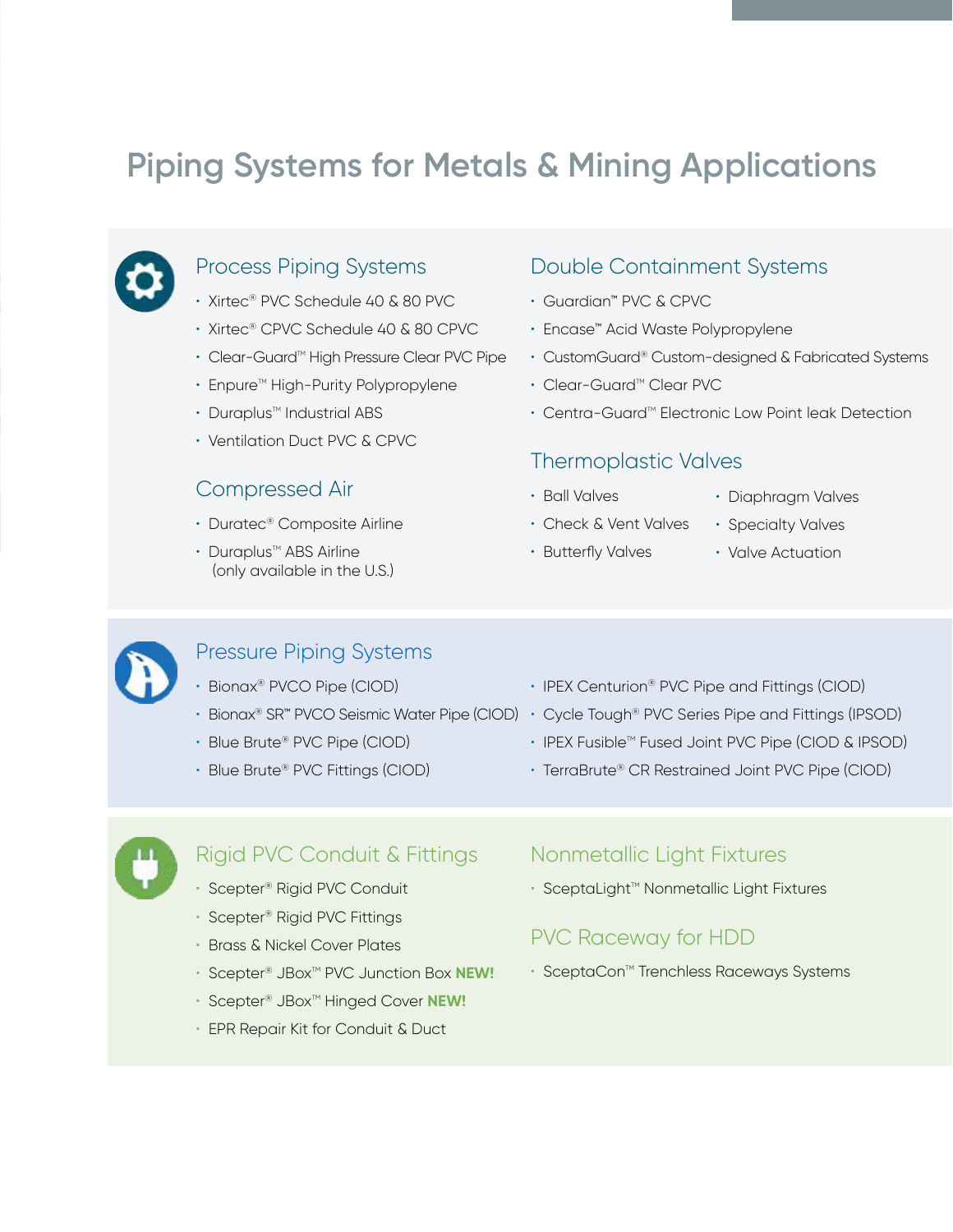### **Nonmetallic Light Fixtures**



# **Piping Systems for Metals & Mining Applications**





Electrical Systems

**Rigid PVC Conduit & Fittings**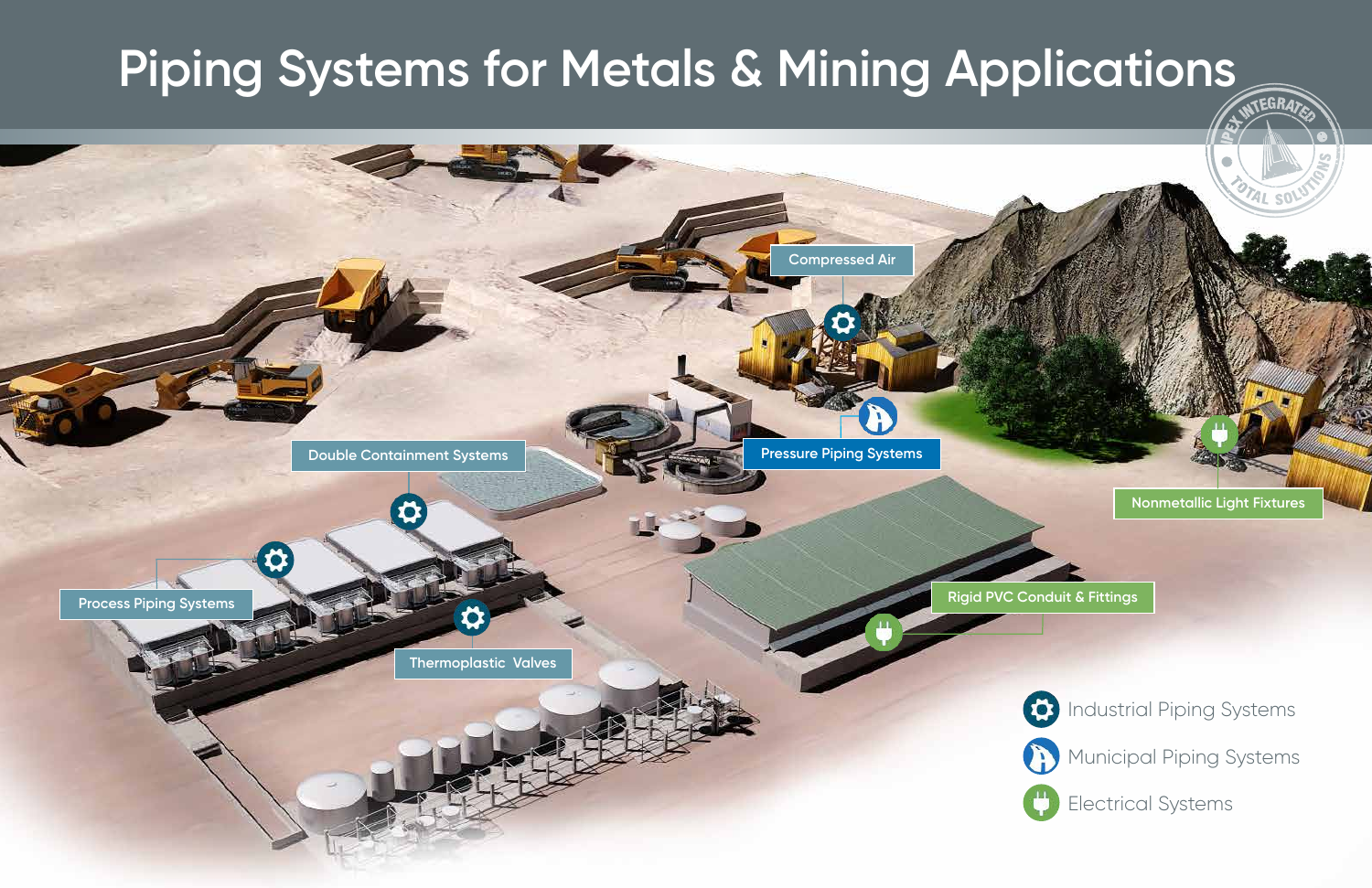# Process Piping Systems

**Xirtec® PVC and Xirtec® CPVC systems meet industry demands for a complete Pipe, Valves and Fittings (PVF) package that is designed, produced and backed by a single manufacturer.** 

High-performance vinyl systems are designed to meet the temperature, pressure and size requirements of piping systems used in chemical processes and other industrial applications. They feature outstanding resistance to photodegradation, creep stress and immunity to oxidation, and are exceptionally suited for use with a wide range of acids, alcohols, salts and halogens.



# Double Containment

### **IPEX has a wide selection of Double Containment products to suit your application.**

Double Containment piping has an inner and an outer barrier with an interstitial space that is monitored for leaks.

CustomGuard® double containment piping systems are the ideal solution for the conveyance of petroleum products. Our systems satisfy the federal requirement 40 CFR 280 for underground storage tanks (UST)\*. This regulation requires all UST and the associated underground piping to be double contained. Installing a double containment system will help to minimize down-time, mitigate risks, eliminate potential EPA issues, and reduce replacement and maintenance costs.



\* Please check with your local regional authority for specific requirements.

# Valves, Actuators & Instrumentation

### **The most comprehensive ranges of high quality, high performance thermoplastic valves, actuators and instrumentation available today.**

Whether you require a valve for isolation, an actuator for control, or instrumentation to measure, IPEX has a solution to meet your needs.

- Valve types include ball, butterfly, diaphragm, check & vent, valve actuation and specialty valves.
- Actuator types include pneumatic and electric for use in indoor and outdoor applications.

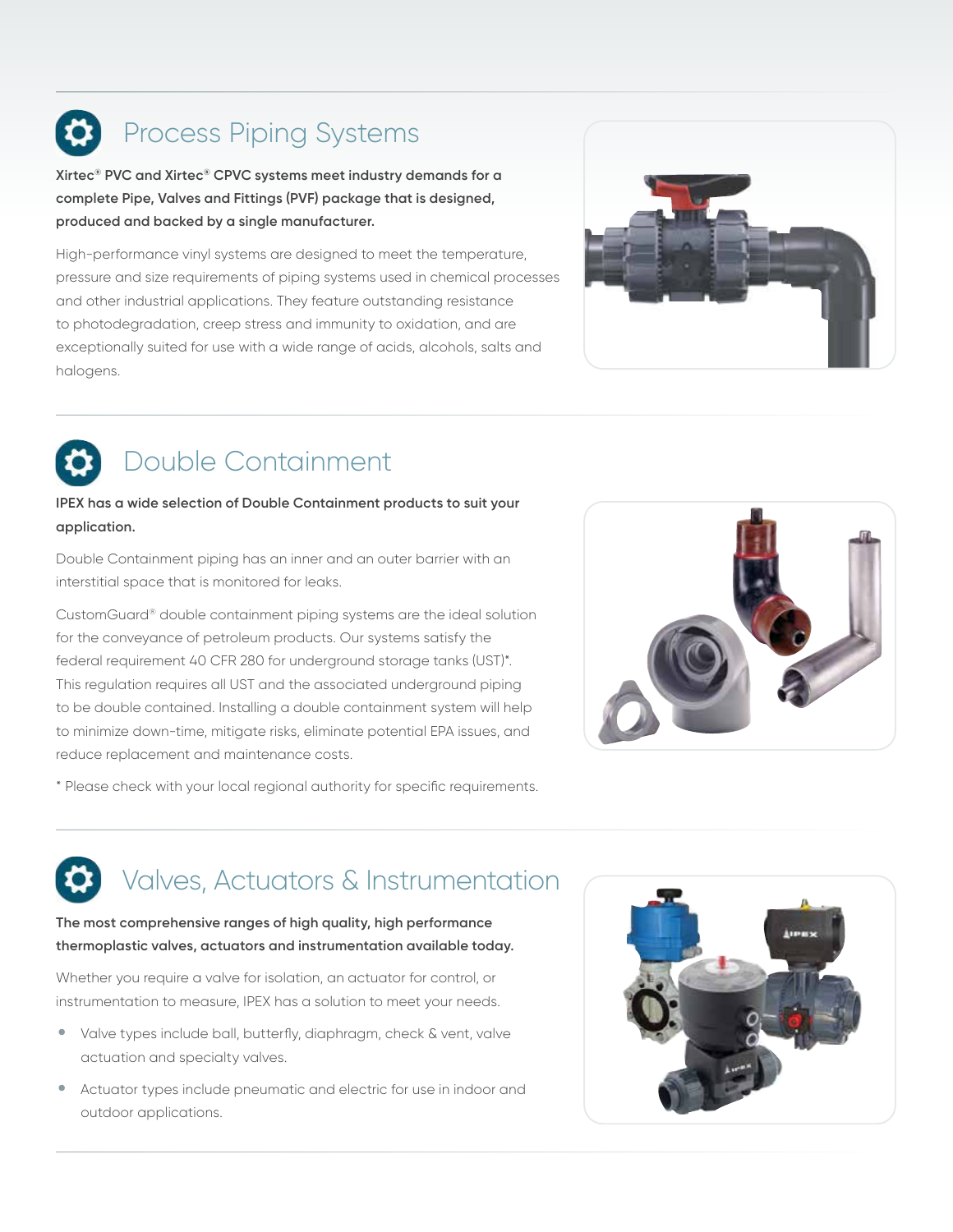# Compressed Air

**DuraplusTM ABS Airline and Duratec® Composite Airline are designed for industrial comprfessed air pipe applications.**

Traditional metallic compressed air systems are a cause of unnecessary energy use, excessive wear and tear on compressors and high consumption of compressor oils and filters due to corrosion and leakage at pipe joints and fitting connections which often go undetected.

IPEX thermoplastic compressed air systems are corrosion resistant and can be easily and quickly installed, modified or expanded without the need to for specialized equipment.



Duraplus™ ABS Airline is only available in the U.S.



## Pressure Piping Systems

**Our PVC water and sewer systems do not corrode, they maintain the strength and flexibility required to handle soil movement, high traffic loads and deep burial applications.**

Proven in tough North American climates for more than 50 years, IPEX municipal pressure pipe & fittings are manufactured from custom engineered PVC compounds to deliver superior strength and corrosion resistance. IPEX PVC pressure pipe offers long-term performance.

# Rigid PVC Conduit & Fittings

**Scepter® conduit is light weight and offers excellent chemical resistance, high tensile and impact strength, and the FT-4 rating permits use in noncombustible construction. It is also suitable for exposed, concrete encased and direct burial applications.**

Scepter PVC conduit fittings come in a wide range of boxes, fittings, couplings and elbows and offer both high impact and tensile strength, are non-conductive and are resistant to a wide range of chemicals such as acids, alkalies and salt solutions.





# Nonmetallic Light Fixtures

### SceptaLight<sup>™</sup> Nonmetallic Light Fixtures are available in non-metallic LED, **compact fluorescent and incandescent designs.**

Sceptalight's thermoplastic construction offers outstanding corrosion and chemical resistance. Silicone gaskets in Sceptalight fixtures – mounted at the base of the globe and within the ceiling box – provide a water- and vapor-tight seal which protects the electrical connections inside.